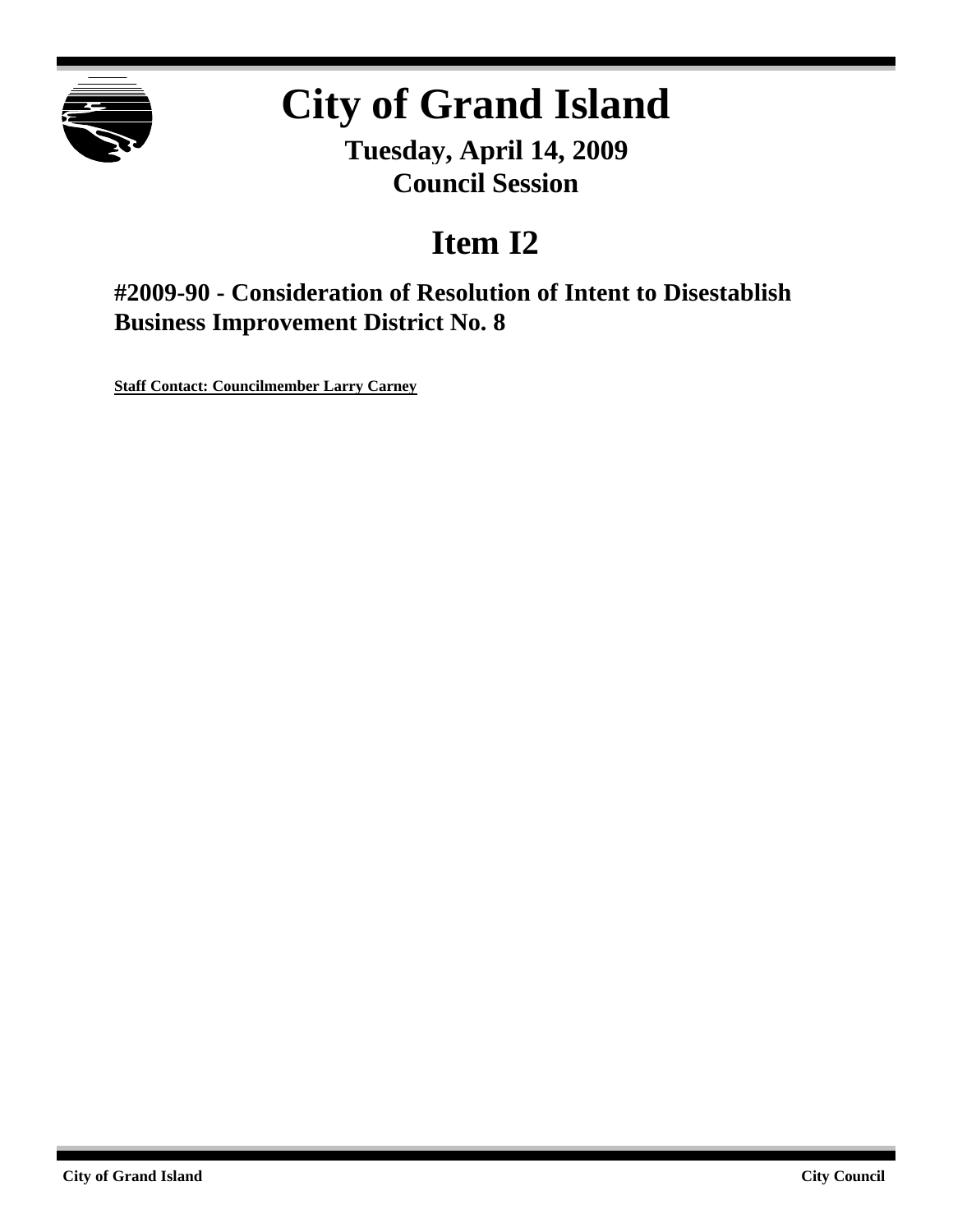# **Council Agenda Memo**

| From:                          | Jeff Pederson, City Administrator                                                                                                                                      |
|--------------------------------|------------------------------------------------------------------------------------------------------------------------------------------------------------------------|
| <b>Meeting:</b>                | April 14, 2009                                                                                                                                                         |
| Subject:                       | Resolution Establishing May 12, 2009 at 7:00pm as the<br>Date and Time for a Public Hearing on the Proposed<br>Disestablishment of Business Improvement District No. 8 |
| <b>Item <math>\#</math>'s:</b> | $I-2$                                                                                                                                                                  |
| $Presenter(s):$                | Jeff Pederson, City Administrator                                                                                                                                      |

#### **Background**

At the March 24 meeting of the City Council, Councilmember Carney brought to the City Council a petition that he had received from property owners requesting the disestablishment of Business Improvement District No. 8. The City Council then directed the preparation of a Resolution to be considered at the next Regular City Council meeting which would set forth a date and time for the conduct of a Hearing on the proposed disestablishment of BID No. 8.

#### **Discussion**

In accordance with City Council directive, a Resolution was prepared by the Assistant City Attorney that includes all procedural requirements required by State statute.

It should be noted that the petition that was produced and was heretofore distributed to the City Council by Councilmember Carney has no binding effect on the decision of the Council to hold the Hearing, or to not hold the Hearing. Consideration of the Resolution is at the total discretion of the City Council.

Looking ahead to the prospect of a Hearing, State statute states that the City Council "may" disband the District following a Public Hearing, meaning that any decision to do so must be weighed on the merits of the testimony presented at the Hearing. Of equal importance is the existence of Nebraska Revised Statute Section 19-4027 which states that dissolution can not occur if over half of the assessable units in the District oppose the proposed dissolution.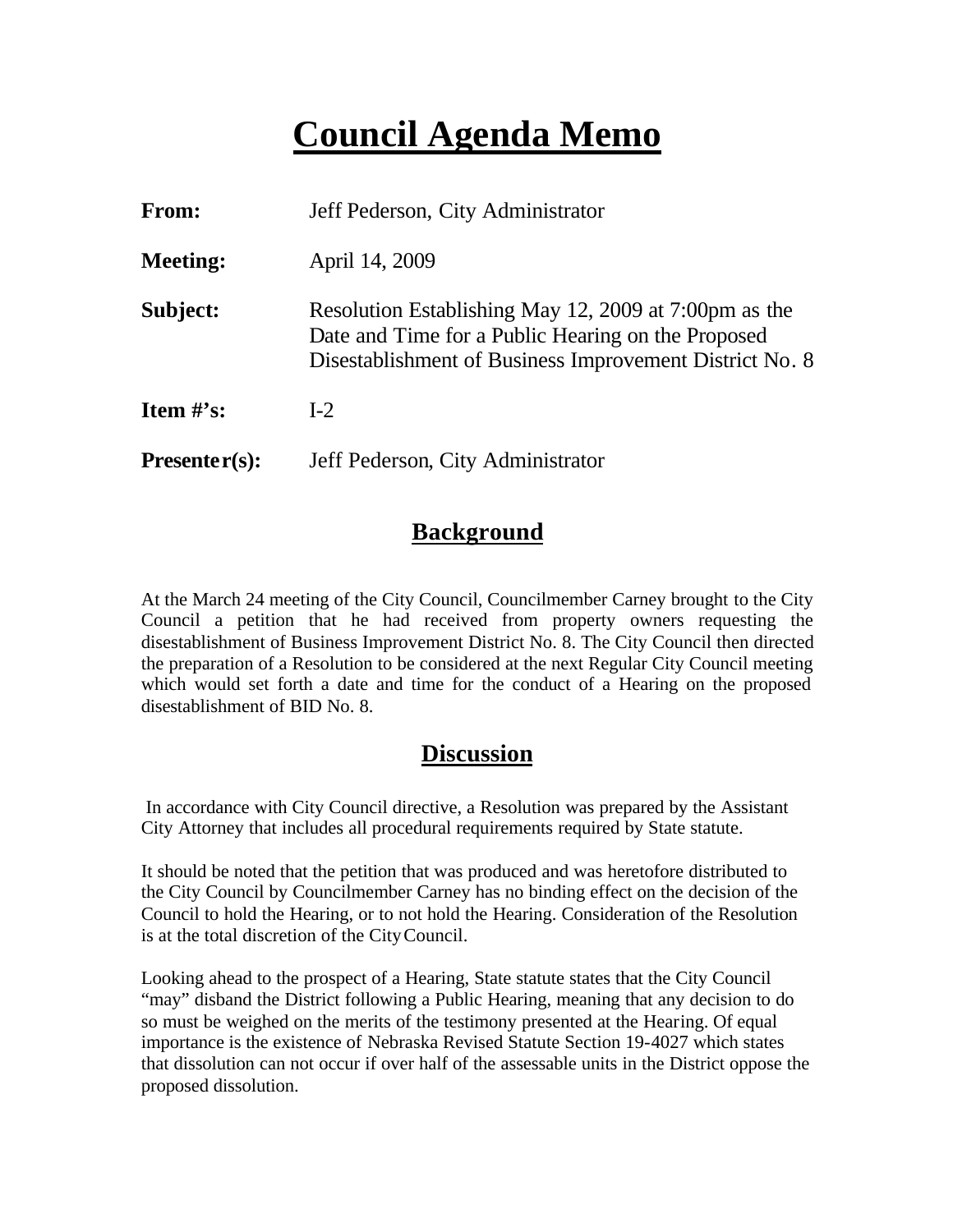### **Alternatives**

It appears that the Counc il has the following alternatives concerning the issue at hand. The Council may:

- 1. Move to approve
- 2. Refer the issue to a Committee<br>3. Postpone the issue to future date
- Postpone the issue to future date
- 4. Take no action on the issue

### **Recommendation**

City Administration has no recommendation on the Resolution.

#### **Sample Motion**

The Resolution would be moved with a simple motion to move adoption of the Resolution.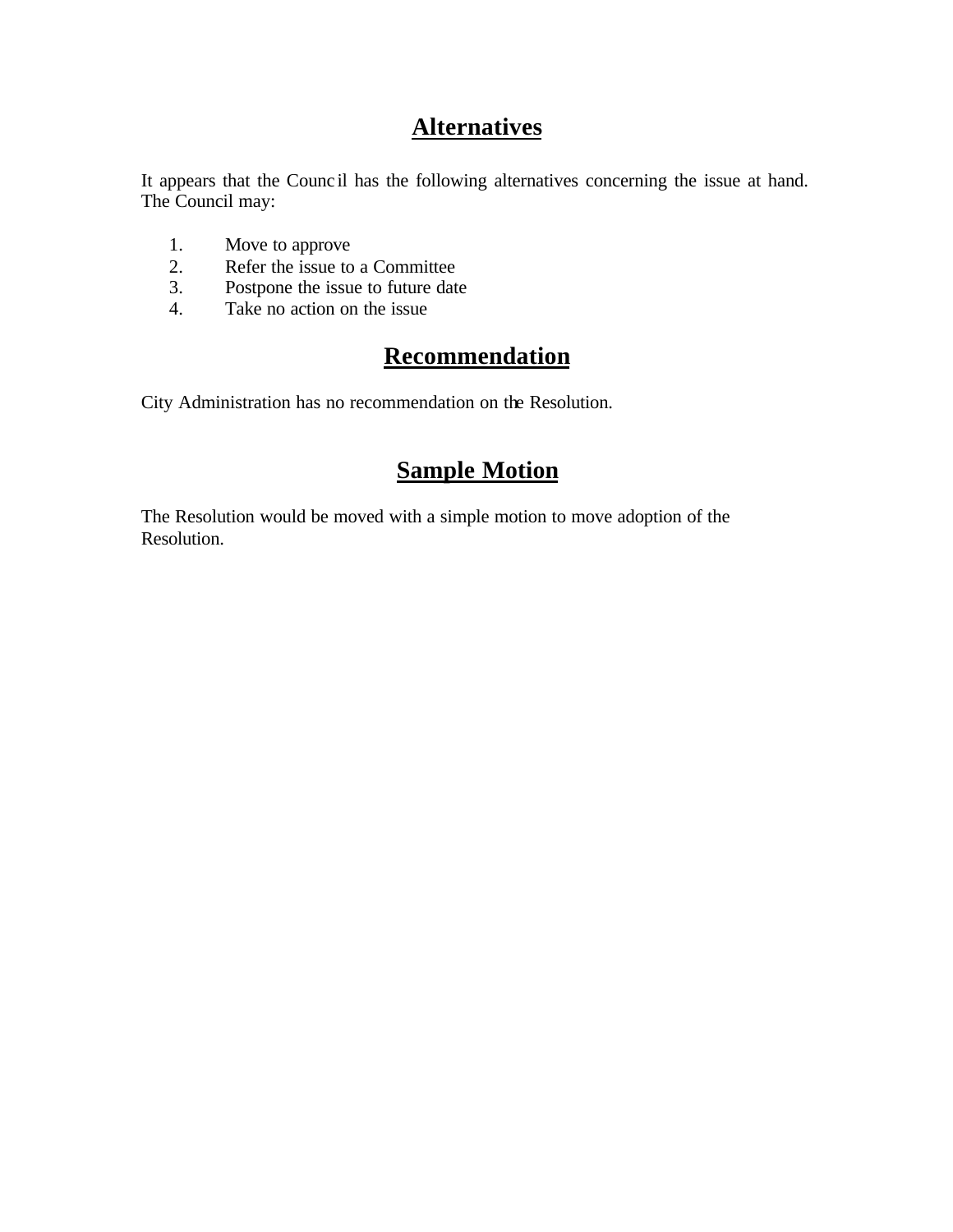#### R E S O L U T I O N 2009-90

WHEREAS, the City of Grand Island created Business Improvement District No. 8 with boundaries in the form hereinafter set forth; and

WHEREAS, Nebraska Revised Statute Section 19-4035 provides that the City Council may disestablish a district by ordinance after a hearing before the City Council; and

WHEREAS, the City Council has determined that a public hearing should be held on the proposed disestablishment of Business Improvement District No. 8.

#### NOW, THEREFORE, BE IT RESOLVED BY THE MAYOR AND COUNCIL OF THE CITY OF GRAND ISLAND, NEBRASKA, that

- 1. The proposed disestablishment of Business Improvement District No. 8 shall be considered in public hearing before the City Council on May 12, 2009 at 7:00 p.m. in the Council Chambers at City Hall in Grand Island, Nebraska. At that hearing the City Council will:
	- a. Hear all protests and receive evidence for or against disestablishment;
	- b. Rule upon all written protests prior to the close of the hearing; and
	- c. Continue the hearing from time to time as necessary.
- 2. District Boundaries. The boundaries of Business Improvement District No. 8 are described as follows:

Beginning at a point being the intersection of the South line of Third Street and the West line of Kimball Avenue; thence South on the West line of Kimball Avenue to a point One Hundred Thirty-Two Feet (132') South of the South line of First Street; thence West on a line One Hundred Thirty-Two Feet (132') South of and parallel to the South line of First Street to the West line of Sycamore Street; thence Southerly on the Westerly line of Sycamore Street to the North line of Court Street; thence Westerly on the North line of Court Street to the West line of Pine Street; thence Southerly on the West line of Pine Street to the North line of Charles Street; thence Westerly on the North line of Charles Street and an extension thereof to the East line of Walnut Street; thence Northerly on the East line of Walnut Street to a point One Hundred Thirty-Two Feet (132') North of the North line of Division Street; thence West on a line One Hundred Thirty-Two Feet (132') North of and parallel to the North line of Division Street and an extension thereof to the East line of Cedar Street; thence Northerly on the East line of Cedar Street to the South line of First Street; thence West on the South line of First Street to the West line of Elm Street; thence Southerly on the West line of Elm Street for a distance of One Hundred Thirty-Two Feet (132'); thence Westerly on a line One Hundred Thirty-Two Feet (132') South of and parallel to the South line of First Street to the East line of Eddy Street; thence Northerly on the East line of Eddy Street to the South line of South Front Street; thence Easterly on the South line of South

> Approved as to Form  $\overline{a}$ April 9, 2009 **¤** City Attorney